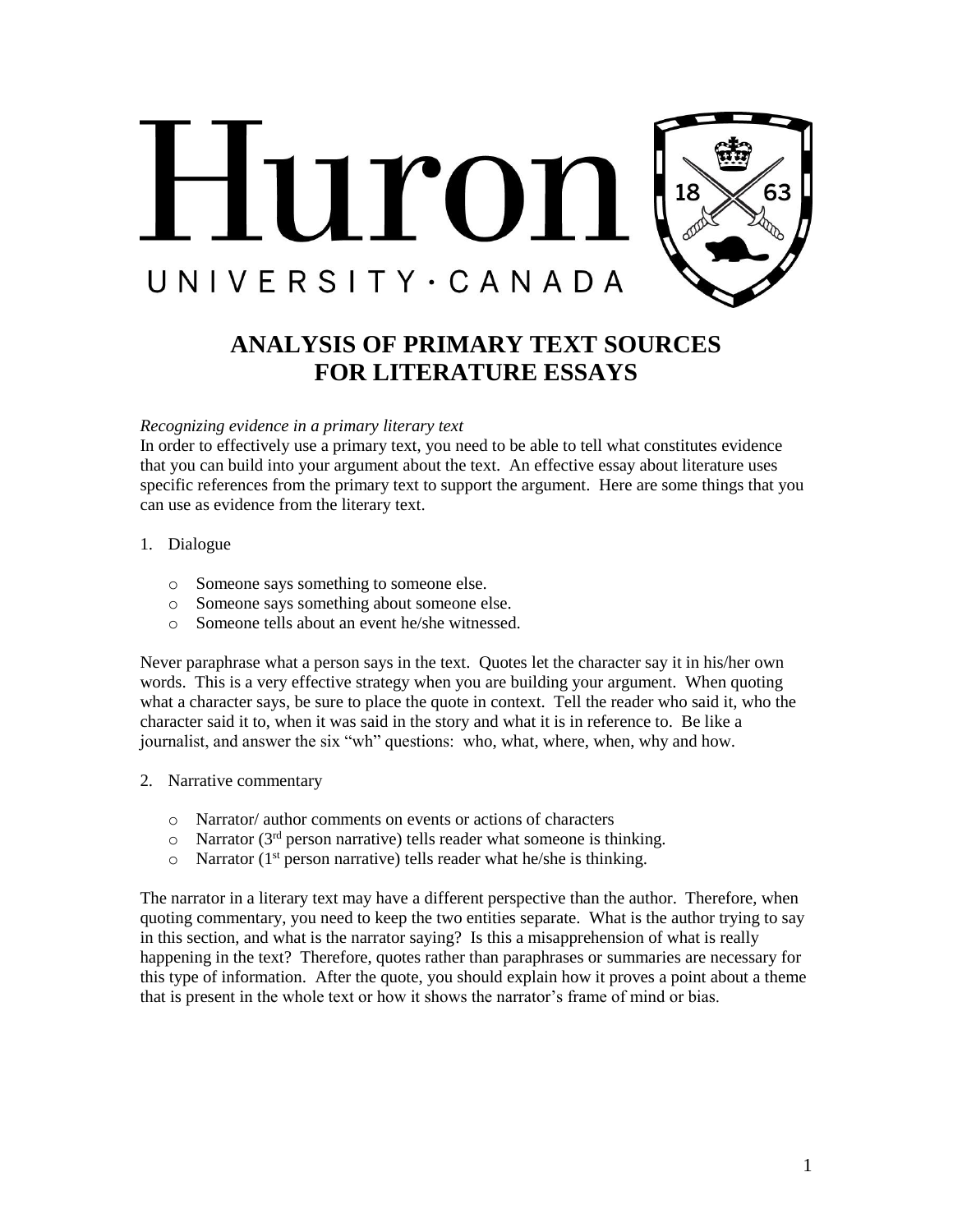# 3. Descriptions of

- o A person
- o A place or geographic location
- o An object

It is often very useful to quote the exact words of a description from the primary text. This is because the words of the description are very carefully chosen to convey the mood or feelings of the characters who are observing the thing being described, or the mood that the author wishes to evoke for that particular scene. After the quote, tell the reader what the author is trying to prove with the description and which words show you that he/she is trying to prove this. When quoting a description of a person, place or thing, place this description in context. When was it described, why was it described in this way and who was observing it in this way?

- 4. Events
	- o The narrator describes an event
	- o Character in the narrative describes an event.

You may summarize, rather than quote, the events that happen in a literary text. However, be careful only to summarize those events that are directly related to the point you are making in your essay. Don't get lured into the trap of simply retelling the story of the text. What exactly does the event prove about the motivation, or feelings or character of the people involved in that event? What are the consequences of the actions of the people involved?

# **Gathering Evidence from a Primary Text**

# 1. MINOR ORGANIZATION

- o Look at all the evidence you have gathered and begin to put it all into related piles. This pre-organization technique will prevent you from using the same piece of evidence more than once in your essay, and will also help you get the best fit between the evidence and the point you are trying to make about the text.
- o Create a working thesis: what theme seems to link all these points together and make them say something in answer to the assignment?

# 2. MAJOR ORGANIZATION

- o Create an outline of your essay. This will involve organizing the piles according to the organizing principle that seems most appropriate. It could be according to chronology of the primary source, or according to importance, or perhaps as part of a comparison with another character or book.. However you decide to organize the points of your essay, make sure that that organization is apparent to the reader.
- o Begin to write! Sometimes the best fit for all the pieces of information that you have gathered does not become apparent until you actually begin writing. Don't forget, though ---if you do change direction, make sure that your organization is still clear to the reader.

# *Incorporating the evidence into your essay*

 $\overline{a}$ 

When inserting evidence into your essay, follow three guidelines of "fit, form and function"<sup>1</sup>. This means, that you should use only those pieces of evidence that fit with the point you are

<sup>&</sup>lt;sup>1</sup> Joanne Buckley, *Fit to Print* 5<sup>th</sup> Ed. Toronto: Harcourt. p.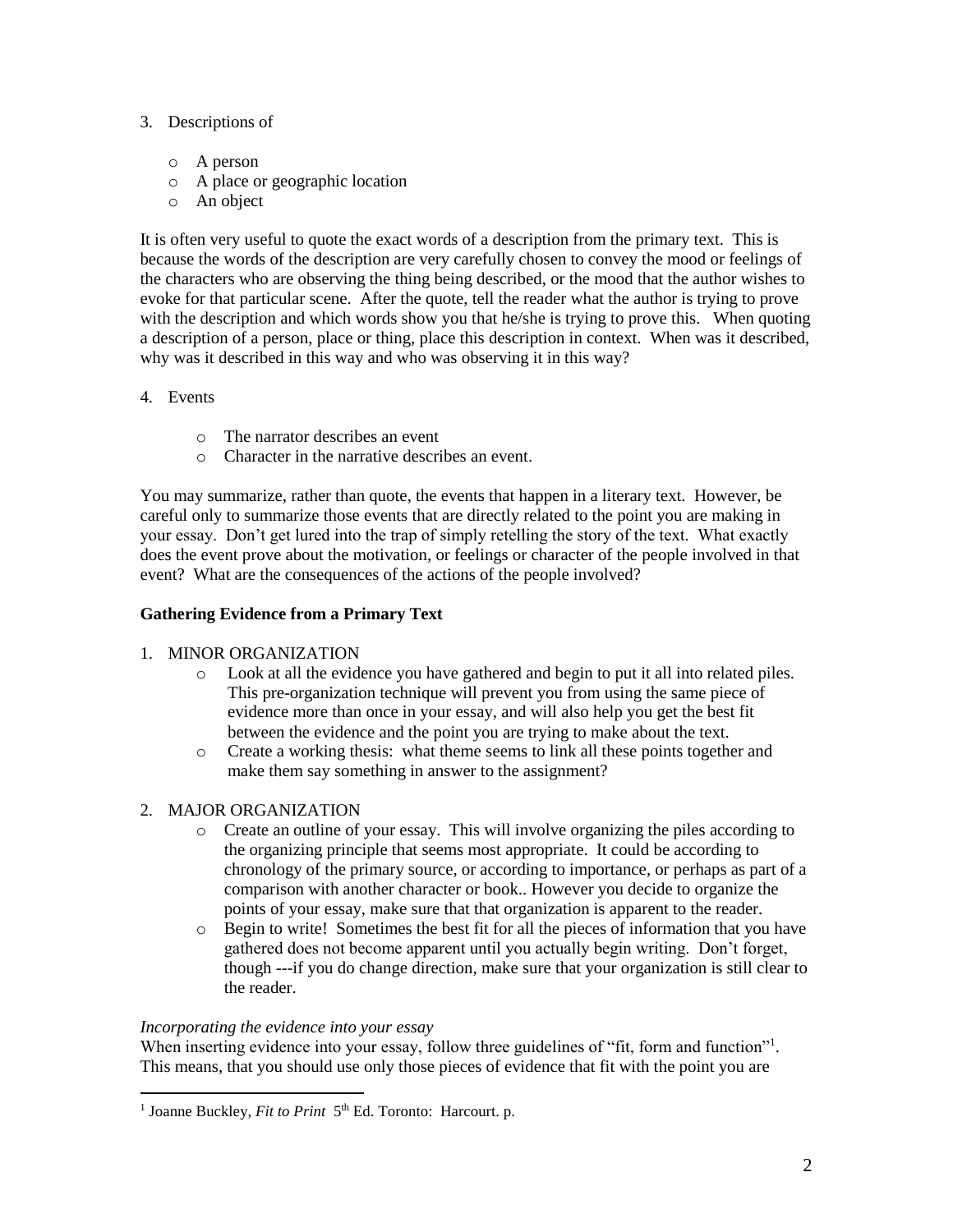trying to make; the form of the quote should fit with your own sentence structure; and the function of the quoted or summarized evidence is to support the point you are trying to make, not to say that point for you.

# *FIT*

Formal technical terms: It is particularly important to choose your evidence carefully when you are discussing imagery, rhyme schemes and evocative language

Character Motivation: Characters act in a text for a variety of reasons. Therefore, you will need to find more than one piece of evidence in order to support any suppositions that you make about motivation. Select text that shows evidence of what they are thinking, or what others think about their actions or their motivations, and/or commentary by the author in order to prove motivation.

# *FORM*

Every statement you make about an author or a text must be supported by evidence from the text. There are several forms that your evidence can take in the essay. You may paraphrase, use a direct short quote, a direct long quote, a quote within a quote (i.e. what the author says accompanied by some dialogue) or a small quoted phrase to support what you are saying about a text.

# *FUNCTION*

All evidence that you use from the primary source must be direct, bounded and documented.

*Direct:* The best evidence is the evidence that is taken directly from the text. If you are trying to prove implications or interpretations, you must have something specific from the text that you are interpreting. Let the reader know exactly which words in which passage that you are referring to.

*Bounded:* You need to let the reader know where the author's ideas end and yours begin. There have to be explicit rhetorical boundaries between the two so that the reader is in no doubt about who is saying what. In the case of quotations, the quotation marks help form the boundaries but you also need to use words to form that boundary. At the beginning of the borrowed idea, let the readers know whose idea it is. Use introductions like: "Dickinson says", or "According to Smith," or " As Brown has noted" or "Keats points out that.". At the end of the summary or paraphrase, you should give your parenthetical documentation. This gives the reader the page reference and other information linking it to the Works Cited list.

# Other useful verbs are:

 $\overline{a}$ 

| insists  | compares | notes      | rejects  |
|----------|----------|------------|----------|
| argues   | confirms | observes   | reports  |
| admits   | contends | points out | suggests |
| claims   | declares | reasons    | agrees   |
| believes | denies   | asserts    | thinks   |

*Documentation:* Use MLA documentation format for your referencing within the text. Every quote, paraphrase and summary needs to have this citation information. Here are examples of intext citations for a poem, a novel, a prose play, a play in verse, a quote within a quote or a short quoted phrase<sup>2</sup>:

<sup>&</sup>lt;sup>2</sup> All examples are taken from The Little, Brown Compact Handbook,  $2<sup>nd</sup>$  Canadian Edition., Ed. Jane E. Aaron, Murray McArthur (2003), Ed. Jane E. Aaron, Murray McArthur (2003).